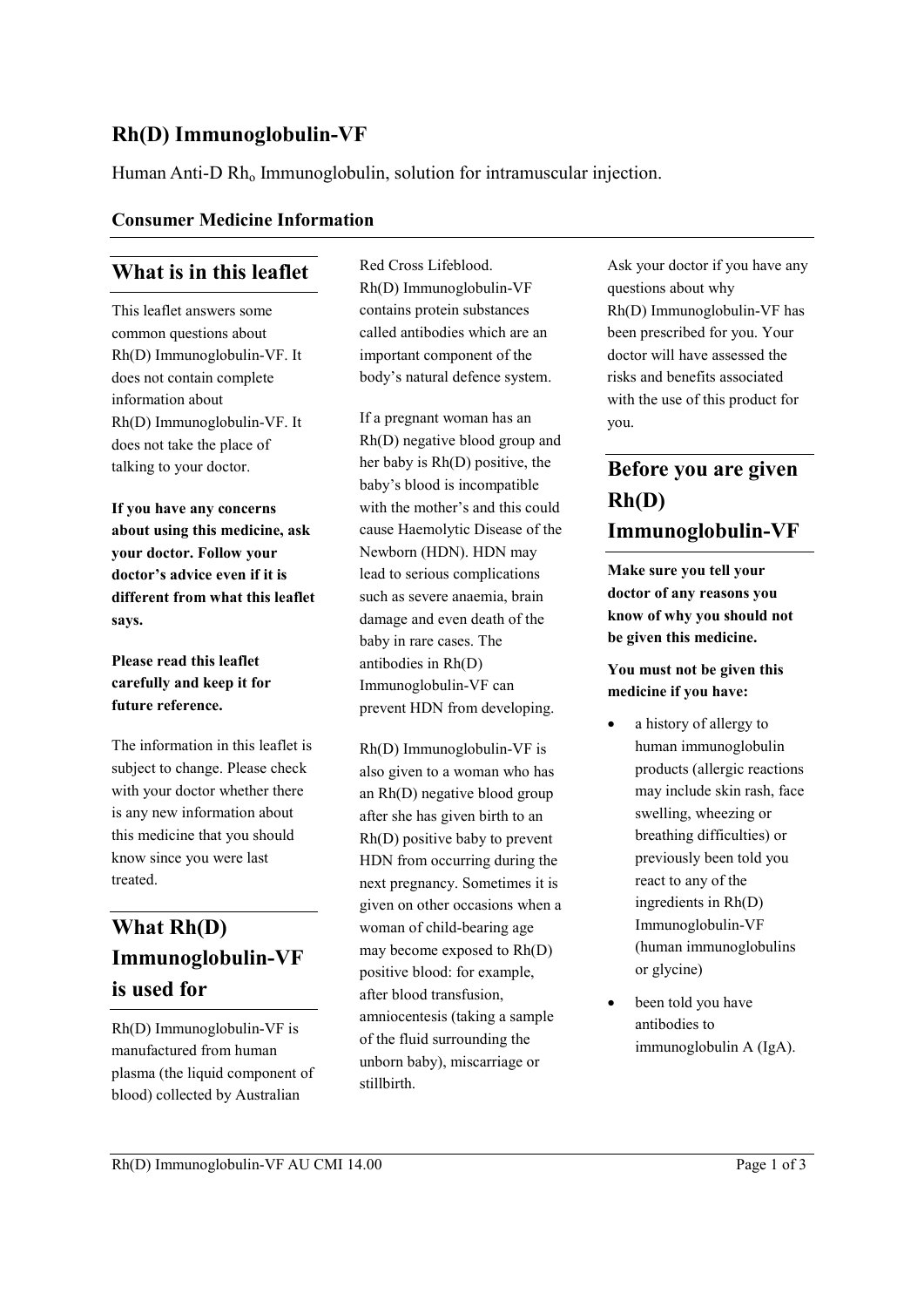**Tell your doctor if you have allergies to any other medicines, or if you have ever had an allergic reaction to an injection.**

#### **Tell your doctor also if you:**

- have a blood type Rh(D)-positive
- have a blood type Rh(D)-negative but have been previously exposed to Rh(D)-positive blood
- have previously been advised that you have immunoglobulin A (IgA) deficiency
- are taking or using any other medicines. These include medicines bought from pharmacies, supermarkets and health food stores.
- suffer from a blood disorder or blood clotting problem
- have had any vaccination during the last two weeks or intend to receive one in the next three months
- have any other medical conditions.

**Vaccinations:** Please inform your doctor if you are planning to have a vaccination. Rh(D) Immunoglobulin-VF may impair the effect of some virus vaccines such as measles, mumps, rubella and chicken pox for a period of at least 6 weeks, and up to 3 months. After receiving this medicine, a period of 3 months

should be allowed before vaccination with some virus vaccines. In the case of measles vaccine, this effect may last for up to 1 year. Therefore, your vaccinating doctor should check the effectiveness of the measles vaccination.

Pregnant or lactating women should discuss use of Rh(D) Immunoglobulin-VF with their doctor.

### **About blood products**

When products are made from human blood and injected into you, it is possible that viruses or other substances could be present in the product and cause an illness. These could be viruses such as hepatitis, human immunodeficiency virus (HIV), or human parvovirus B19 and theoretically the Creutzfeldt-Jakob Disease (CJD) agent. There could also be other infectious agents some of which may not yet have been discovered.

To reduce the risk of this happening, extra steps are taken when manufacturing this product. Strict controls are applied to the selection of blood donors and donations. The product is specially treated to remove and kill certain viruses. These special treatments are considered effective against viruses known as enveloped viruses such as HIV, hepatitis B virus and hepatitis C virus, and non-enveloped viruses, such as

hepatitis A virus and human parvovirus B19. Additionally, the product contains specific antibodies which can provide some protection against human parvovirus B19. Despite these measures, the risk of viral and other agent's infectivity cannot be totally eliminated.

Vaccines are available against some of these viruses and your doctor will be able to help you decide whether it is worthwhile having any of those vaccines.

Please discuss the risks and benefits of this product with your doctor.

# **How to use Rh(D) Immunoglobulin-VF**

Your doctor will determine the dose(s) of Rh(D) Immunoglobulin-VF that you are to receive. Your doctor will give you the injection. It will be injected into the muscle. If a large volume of product is required, you may receive more than one injection.

If your body mass index (BMI) is greater than or equal to 30 (calculated by dividing your body weight by the square of your height), the injection of Rh(D) Immunoglobulin-VF may not be fully effective. Therefore, you should consult with your doctor.